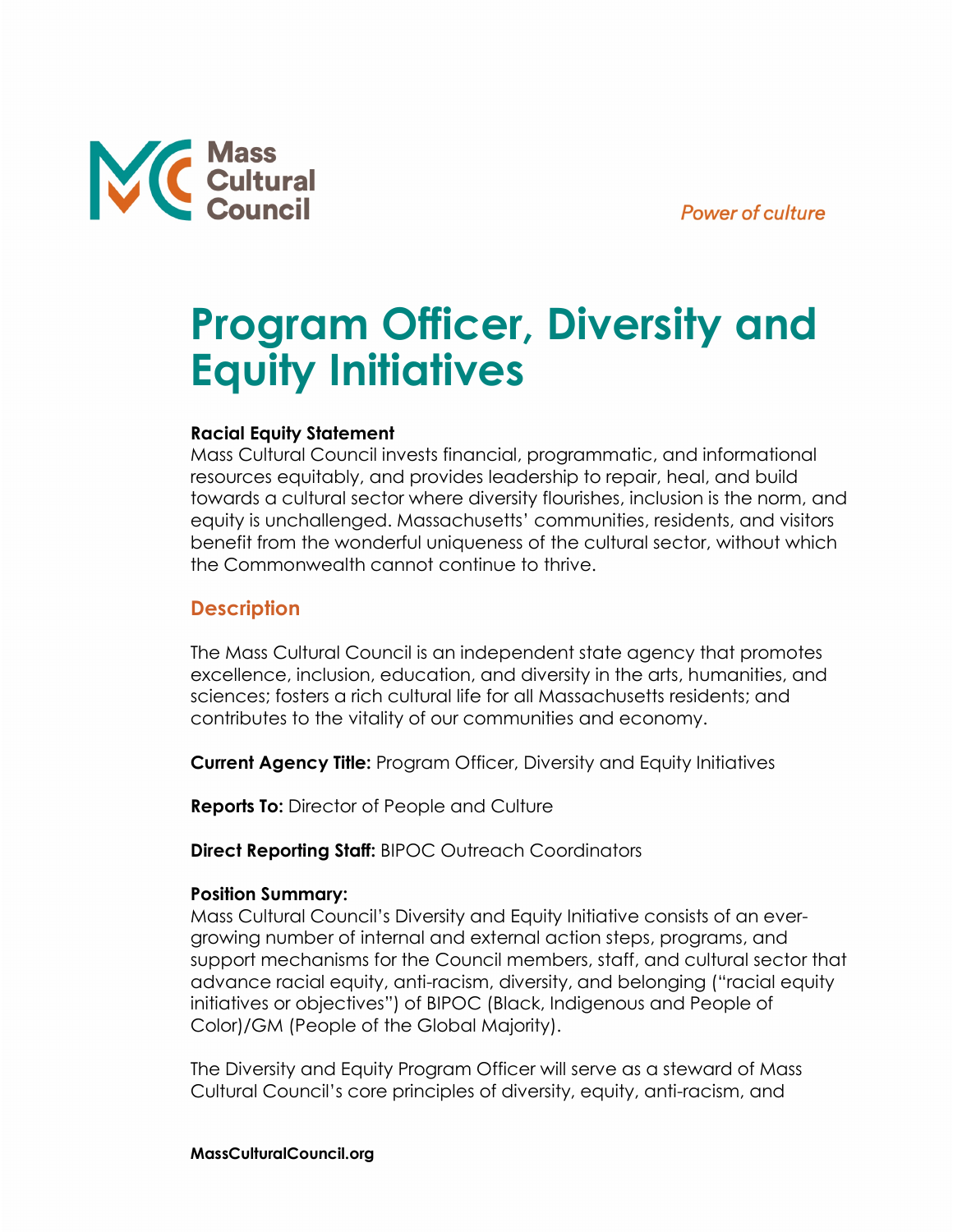belonging. The Program Officer leads the development of educational programming, services and grant making that advances all emerging and recognized notions of diversity, equity, anti-racism and belonging for the Agency, the Agency's programs, staff, and the cultural sector.

This is a union position.

# **Duties and Responsibilities**

## **Diversity and Equity Initiative:**

- Administer and advocate for all aspects of the Agency's Racial Equity Plan.
- With Agency teams, coordinate, oversee and review program activities and make recommendations for changes in procedures, guidelines, and services to achieve Agency's racial equity objectives.
- Develop messaging in consultation with Public Affairs to lead the Agency's outreach, curriculum development, and form strategic partnerships to support statewide racial equity objectives.
- Support, create, and manage racial equity and diversity affinity groups internally and externally.
- Develop and implement services and programs such as trainings, workshops, webinars, events, and forums to support the cultural sectors knowledge or racial equity in alignment with Agency's racial equity objectives and goals.

#### **Technical assistance, services, and resource development:**

- Coordinate efforts to engage, motivate, and support program participants and other constituents seeking to improve diversity, equity, anti-racism and belonging.
- Manage and oversee any contractors engaged in the Agency racial equity initiatives.
- Coordinate resource sharing, information exchange, and professional development of the cultural sector regarding racial equity initiatives.

## **Procedures, program evaluation, investment of resources, etc.:**

- Evaluate effectiveness of racial equity initiatives with accurate and timely updates, metrics and reports, confer with program teams and senior staff to determine whether improvements or changes are required.
- Confer with Agency leadership to make strategic decisions about resources for racial equity initiatives.